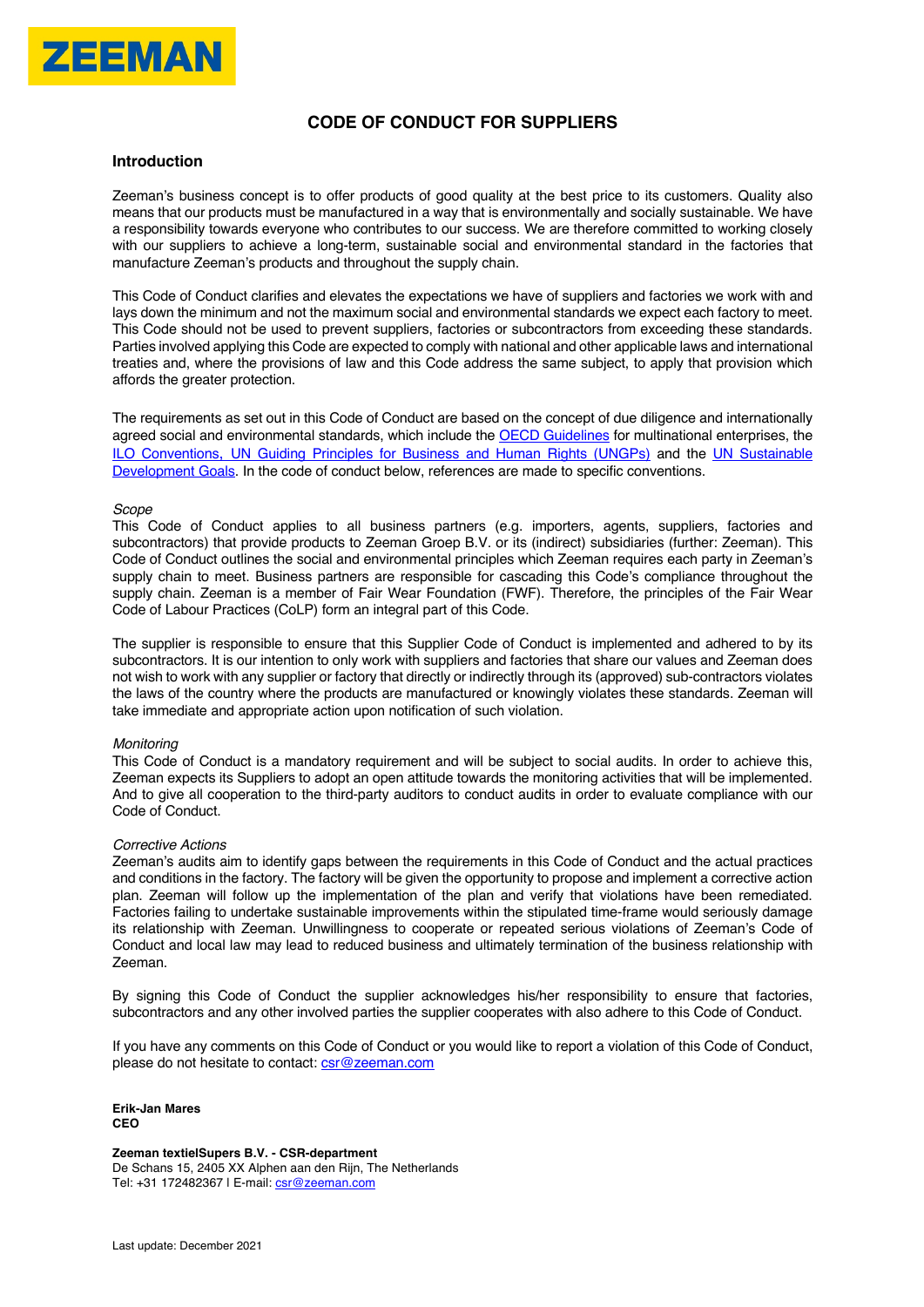

# **Table of Content**

| А.        |  |
|-----------|--|
| <b>B.</b> |  |
| C.        |  |
|           |  |
|           |  |
|           |  |
|           |  |
|           |  |
|           |  |
|           |  |
|           |  |
|           |  |
|           |  |
|           |  |
|           |  |
|           |  |
|           |  |
|           |  |
|           |  |
| D.        |  |
|           |  |
|           |  |
|           |  |
|           |  |
|           |  |
| Ε.        |  |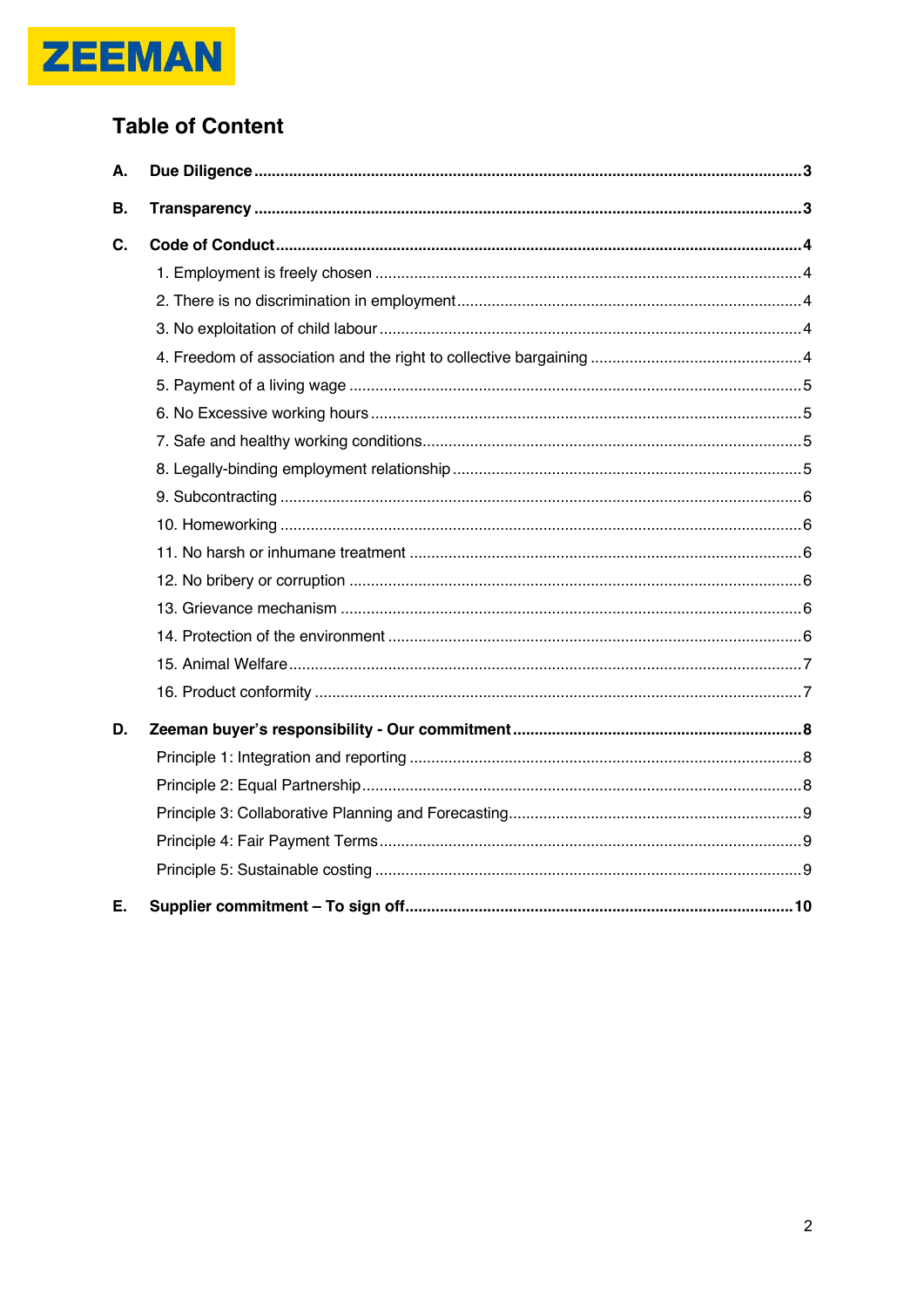

## **A. Due Diligence**

In order to ensure that activities across the supply chain are conducted in an ethical and transparent manner, Zeeman adopts the OECD "Due Diligence" methodology. Both Zeeman and the business partner have the shared responsibility throughout the entire supply chain to identify, prevent, mitigate and account for how to address actual and potential adverse impact in human rights, the environment and animal welfare. The due diligence process is not static, but ongoing, responsive and changing as risks and situations may change over time. It should routinely be carried out for every order, production location, material and production process. We expect our business partners to collaborate in carrying out due diligence. Simultaneously, Zeeman aims to involve meaningful consultation with both rightsholders and relevant stakeholders and will also draw on internal and independent external human rights and environmental expertise.

We conduct due diligence in 5 steps:

- Step 1: Establish strong management systems, policies and processes
- Step 2: Identify and assess risks in the supply chain
- Step 3: Design and implement a strategy to respond to identified risks
- Step 4: Continuous monitor and review to assess successful implementation
- Step 5: Communicate and report our supply chain due diligence activities

As a member of Fair Wear Foundation, Zeeman is yearly assessed on their due diligence process and its collaboration on due diligence with their business partners.

- **OECD Due Diligence Guidance for Responsible Business Conduct**
- $\triangleright$  OECD Due Diligence Guidance for Responsible Supply Chains in the Garment and Footwear Sector

#### **B. Transparency**

Transparency is of fundamental importance in order to conduct due diligence and successfully implement Zeeman's code of conduct. Therefore, we require our business partners to be transparent about its production locations and the level of compliance with this Code, throughout the supply chain. Zeeman expects its business partners to adopt an open attitude towards the monitoring activities that will be implemented and to give all cooperation to Zeeman and third-party auditors to conduct audits in order to evaluate compliance with our Code of Conduct. Business partners acknowledge that Zeeman also works with Fair Wear Foundation to improve labour conditions.

Business partners shall pro-actively inform and update Zeeman of the business premises and any changes used for the production of Zeeman goods prior to production. This includes Tier 1 production locations including subcontractors, but also the production location of their supplier upstream (tier 2) e.g. wet processing, materials, dyeing, ironing, printing, embroidering and finishing that are used for Zeeman production. From sub-suppliers of materials also the sourcing country and region of the raw material shall be indicated and for cotton, the full supply chain should be disclosed (including spinner, ginner and raw material supplier).

Zeeman signed the Transparency Pledge of the Clean Clothes campaign and publishes it production location list on the Open Apparel Register (OAR) as well as individually on the Zeeman website. Therefore, business partner should be aware that Zeeman discloses a full list of production locations – either aggregated or in detail.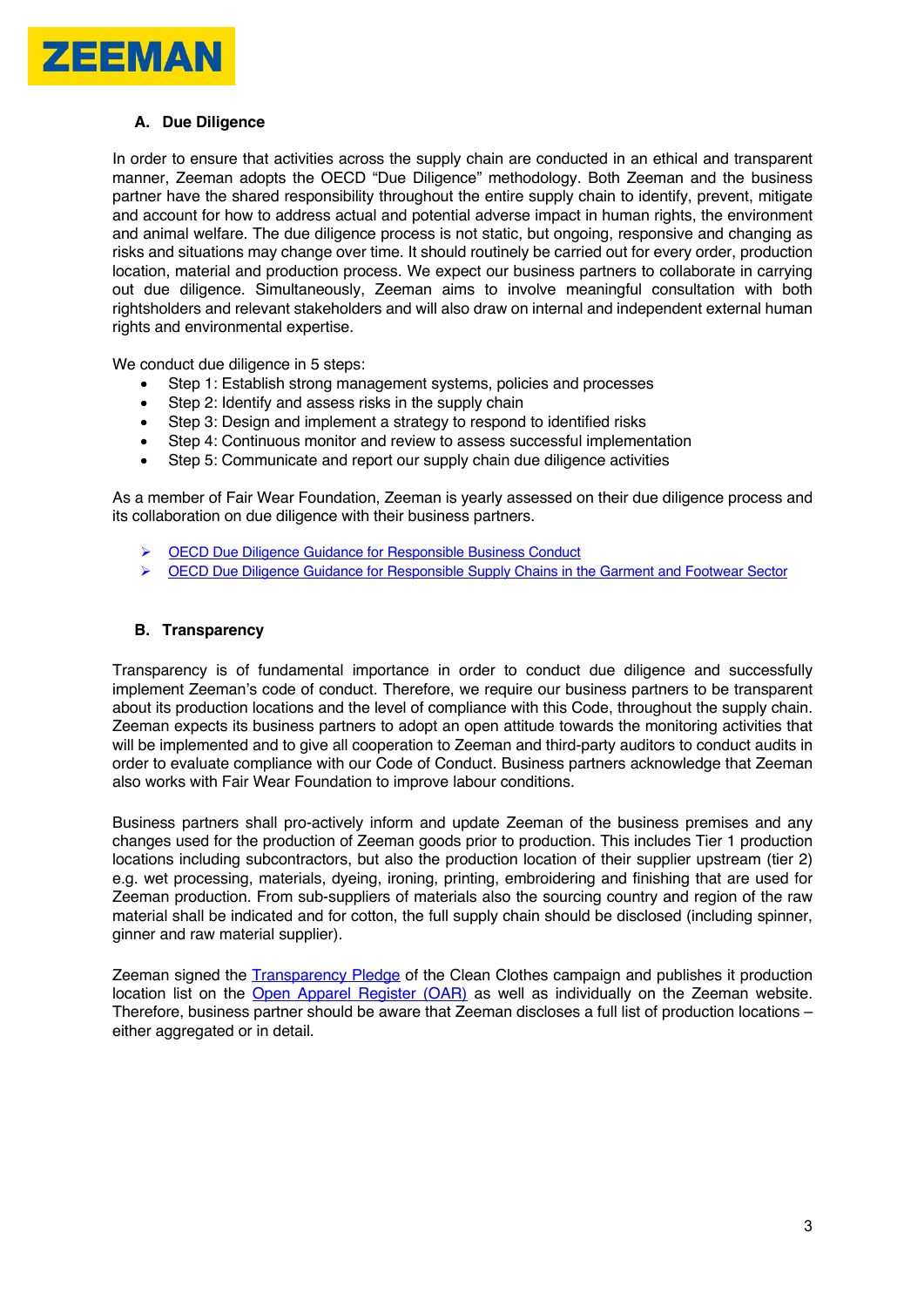

## **C. Code of Conduct**

## **1. Employment is freely chosen**

1.1 There is no forced, bonded or involuntary prison labour.

1.2 Workers are not required to lodge "deposits" or their identity papers with their employer and are free to leave their employer after reasonable notice.

- ▶ ILO Convention 29 Forced Labour Convention, 1930
- Ø ILO Convention 35: Forced Labour (Indirect Compulsion) Recommendation, 1930
- Ø ILO Convention 105 Abolition of Forced Labour Convention, 1957

## **2. There is no discrimination in employment**

2.1 Recruitment, wage policy, admittance to training programs, employee promotion policy, policies of employment termination, retirement, and any other aspect of the employment relationship shall be based on the principle of equal opportunities, regardless of race, caste, colour, gender, sexual orientation, age, religion, political affiliation, union membership, nationality, social origin, deficiencies, or handicaps.

- ▶ ILO Convention 100: Equal Remuneration Convention, 1951
- Ø ILO Convention 111: Discrimination (Employment and Occupation) Convention, 1958
- Ø ILO Convention 183: Maternity Protection Convention, 2000
- Ø ILO Convention 190: Violence and Harassment Convention, 2019

## **3. No exploitation of child labour**

3.1 There shall be no use of child labour. The age for admission to employment shall not be less than the age of completion of compulsory schooling and, in any case, not less than 15 years.

3.2 There shall be no forms of slavery or practices similar to slavery, such as the sale and trafficking of children, debt bondage and serfdom and forced or compulsory labour.

3.3 Children [in the age of 15-18] shall not perform work which, by its nature or the circumstances in which it is carried out, is likely to harm their health, safety or morals.

- ▶ ILO Convention 138: Minimum Age Convention, 1973
- Ø ILO Convention 146: Minimum Age Recommendation, 1973
- Ø ILO Convention 182: Worst Forms of Child Labour Convention, 1999
- ▶ ILO Convention 190: Worst Forms of Child Labour Recommendation, 1999
- Ø UNCRC Article 32: Convention on the Rights of the Child

#### **4. Freedom of association and the right to collective bargaining**

4.1 The right of all workers to form and join trade unions and bargain collectively shall be recognised. 4.2 Zeeman shall, in those situations in which the right to freedom of association and collective bargaining are restricted under law, facilitate parallel means of independent and free association and bargaining for all workers.

4.3 Workers' representatives shall not be the subject of discrimination and shall have access to all workplaces necessary to carry out their representation functions.

- Ø ILO Convention 87 Freedom of Association and Protection of the Right to Organise Convention, 1948
- Ø ILO Convention 98 Right to Organize and Collective Bargaining Convention, 1949
- Ø ILO Convention 135 Workers' Representatives Convention, 1971
- Ø ILO Recommendation 143 Workers' Representatives Recommendation, 1971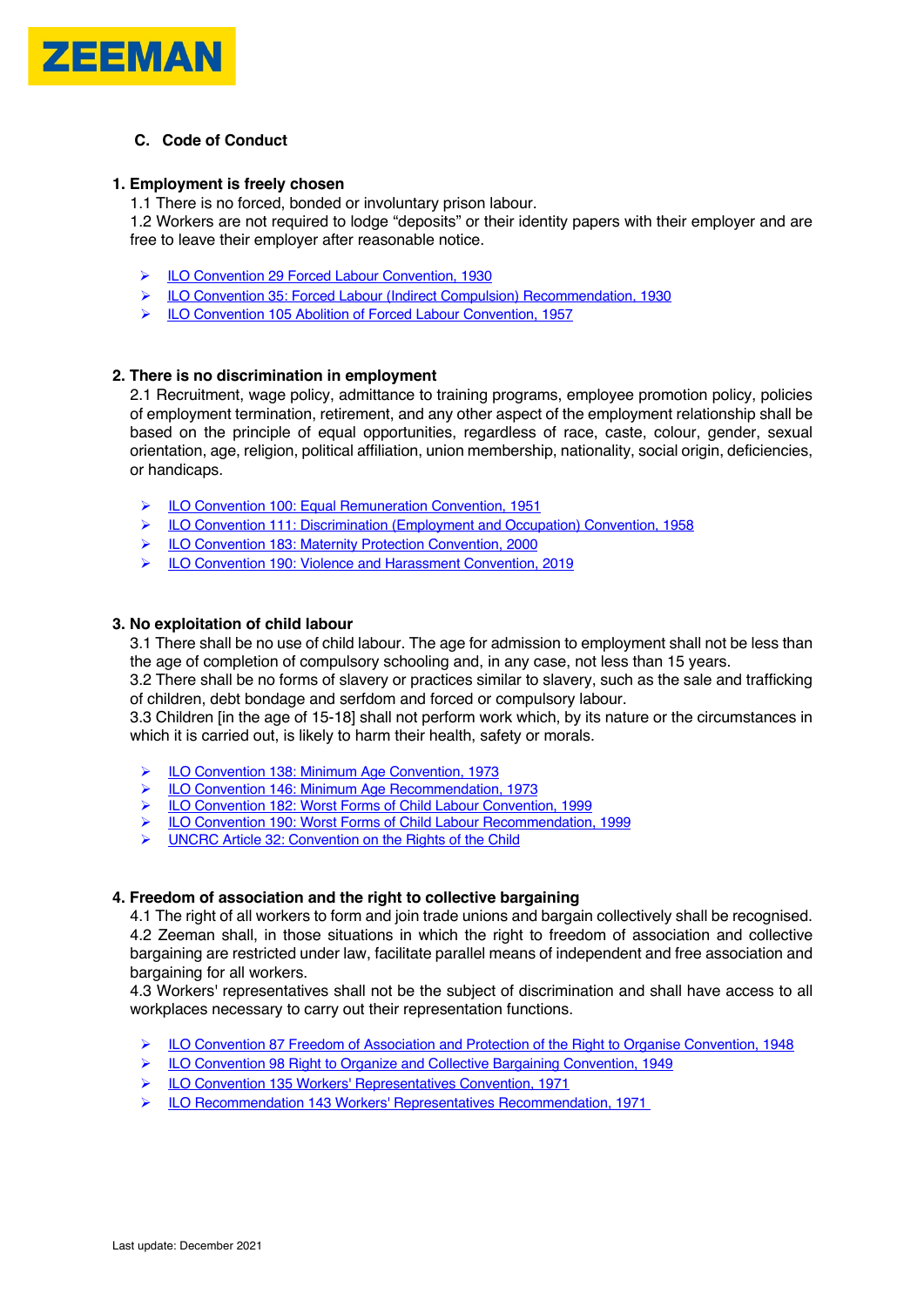

## **5. Payment of a living wage**

5.1 Wages and benefits paid for a standard working week shall meet at least legal or industry minimum standards and always be sufficient to meet basic needs of workers and their families and to provide some discretionary income (Fair Wear Foundation).

5.2 Deductions from wages for disciplinary measures shall not be permitted nor shall any deductions from wages not provided for by national law be permitted.

5.3 Deductions shall never constitute an amount that will lead the employee to receive less than the minimum wage.

5.4 Employees shall be adequately and clearly informed about the specifications of their wages including wage rates and pay period.

5.5 All workers shall be provided with written and understandable information about their employment conditions in respect to wages before they enter employment and about the particulars of their wages for the pay period concerned each time that they are paid.

- Ø ILO Convention 26 Minimum Wage-Fixing Machinery Convention, 1928
- Ø ILO Convention 131 Minimum Wage Fixing Convention, 1970
- Ø OECD Guidelines for Multinational Enterprises (2011), chapter 5, article 4b

## **6. No Excessive working hours**

6.1 Hours of work shall comply with applicable laws and industry standards

6.2 In any event, workers shall not on a regular basis be required to work in excess of 48 hours per week and shall be provided with at least one day off for every seven-day period.

6.3 Overtime shall be voluntary, shall not exceed 12 hours per week, shall not be demanded on a regular basis and shall always be compensated at a premium rate.

Ø ILO Convention 1 Hours of Work (Industry) Convention, 1919

## **7. Safe and healthy working conditions**

7.1 A safe and hygienic working environment shall be provided, and best occupational health and safety practice shall be promoted, bearing in mind the prevailing knowledge of the industry and of any specific hazards.

7.2 Appropriate attention shall be paid to occupational hazards specific to this branch of the industry and assure that a safe and hygienic work environment is provided for.

7.3 Effective regulations shall be implemented to prevent accidents and minimize health risks as much as possible.

7.4 Physical abuse, threats of physical abuse, unusual punishments or discipline, sexual and other harassment, and intimidation by the employer is strictly prohibited.

7.5 Workers shall receive regular and recorded safety training, and such training shall be repeated for new or reassigned workers.

7.6 Access to clean toilet facilities and to potable water, and, if appropriate, sanitary facilities for food storage shall be provided.

7.7 Accommodation, where provided, shall be clean, safe, and meet the basic needs of the workers. 7.8 The company observing the code shall assign responsibility for health and safety to a senior management representative.

Ø ILO Convention 155 Occupational Safety and Health Convention, 1981

## **8. Legally-binding employment relationship**

8.1 Obligations to employees under labour or social security laws and regulations arising from the regular employment relationship shall not be avoided through the use of labour-only contracting arrangements, or through apprenticeship schemes where there is no real intent to impart skills or provide regular employment.

8.2 Young workers shall be given the opportunity to participate in education and training programmes.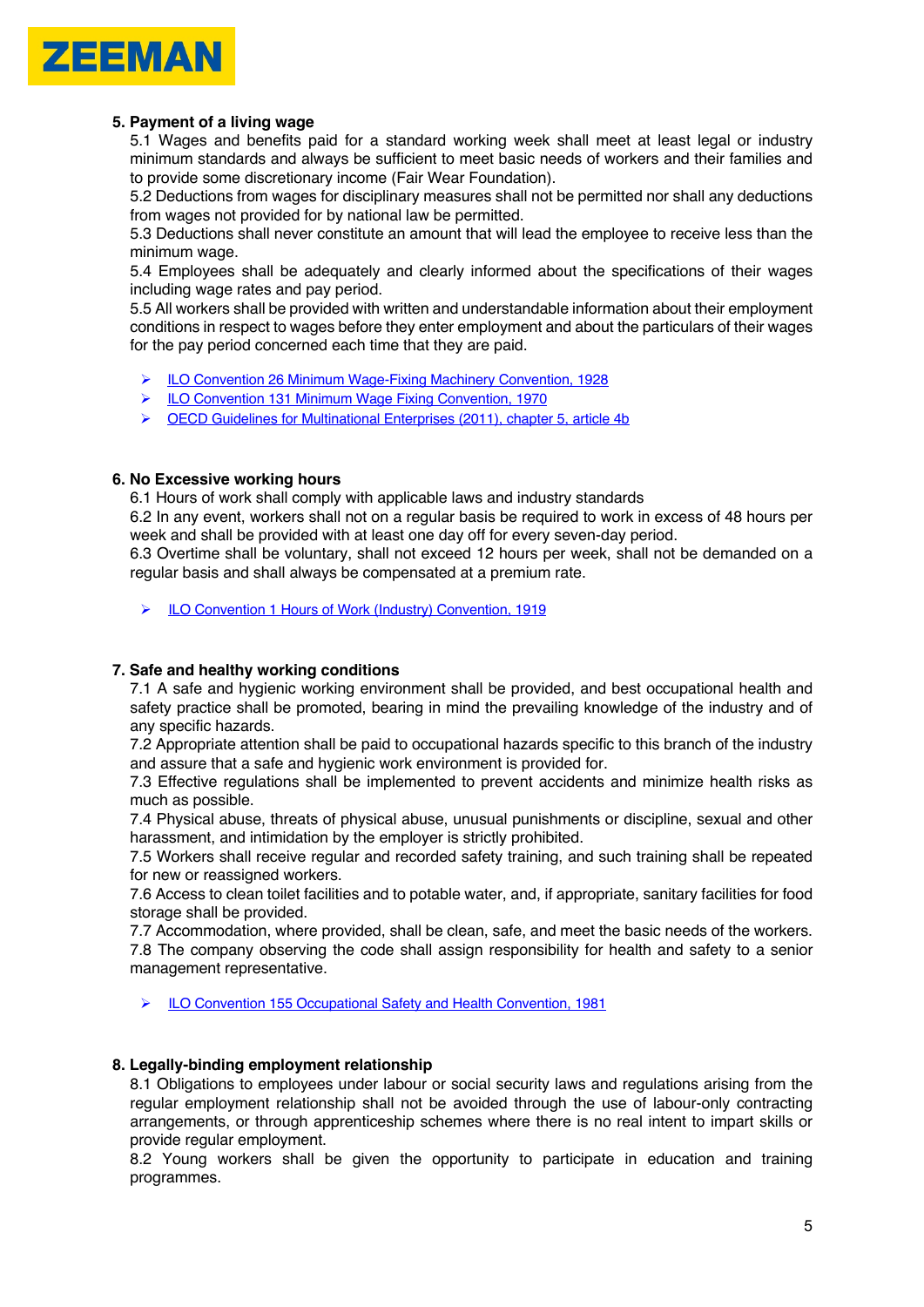

8.3 In case an employment agency is used, workers have all the same rights as fixed employees and the business partner will record names, ages, health and correct payments. The same accounts when foreign or migrant labour is used. The business partner is not dismissed from any responsibilities.

#### **9. Subcontracting**

9.1 Subcontracting is only allowed after written confirmation of the buyer prior to order.

9.2 Subcontractors should comply to our code of conduct and will be qualified in the same way as direct contractors.

#### **10. Homeworking**

10.1 suppliers and factories who use homeworkers are required to register, manage and monitor the homeworkers in an information system and need to keep a register containing information about the workers.

Ø ILO Convention 177 Home Work Convention, 1996

#### **11. No harsh or inhumane treatment**

11.1 Physical abuses or discipline, the threat of physical abuse, sexual or other harassment and verbal abuse or other forms of intimidation shall be prohibited.

#### **12. No bribery or corruption**

12.1 Zeeman has a reputation of reliability; our integrity must never be in doubt. Zeeman requires its employees and suppliers to interact honourably and treat information and discussions confidentially. 12.2 Zeeman does not tolerate offering, paying, demanding or accepting money or favours to obtain commercial or financial benefits, either directly or indirectly. The same applies to requests or offers that might appear to be undue influence, therefore Zeeman employees are not allowed to accept any presents. Zeeman employees are only allowed to receive gifts not exceeding the value of 50 euro and limited to the following personal special occasions: wedding or birth of a child.

Ø OECD Guideline on Combating Corruption, chapter 7

#### **13. Grievance mechanism**

13.1 Business partner are expected to set up a functioning grievance mechanism.

13.2 For textile suppliers, business partners are expected to implement the Fair Wear grievance mechanism.

## **14. Protection of the environment**

14.1 Suppliers and factories observe this principle when they take the necessary measures to avoid environmental degradation. Therefore, suppliers and factories should assess significant environmental impact of operations, and establish effective policies and procedures that reflect their environmental responsibility. They will see to implement adequate measures to prevent or minimize adverse effects on the community, natural resources and the overall environment.

14.2 Suppliers and factories (especially those including "wet processes"; dyers, denim laundries, printers, and also sewing factories that can wash and print clothing) are required to respect our environmental requirements on waste water, chemicals, water & energy, waste management, and health & safety during the production.

- Ø OECD Guidelines for Multinational Enterprises, Chapter VI. Environment
- Ø OECD Principles on Water Governance, 2015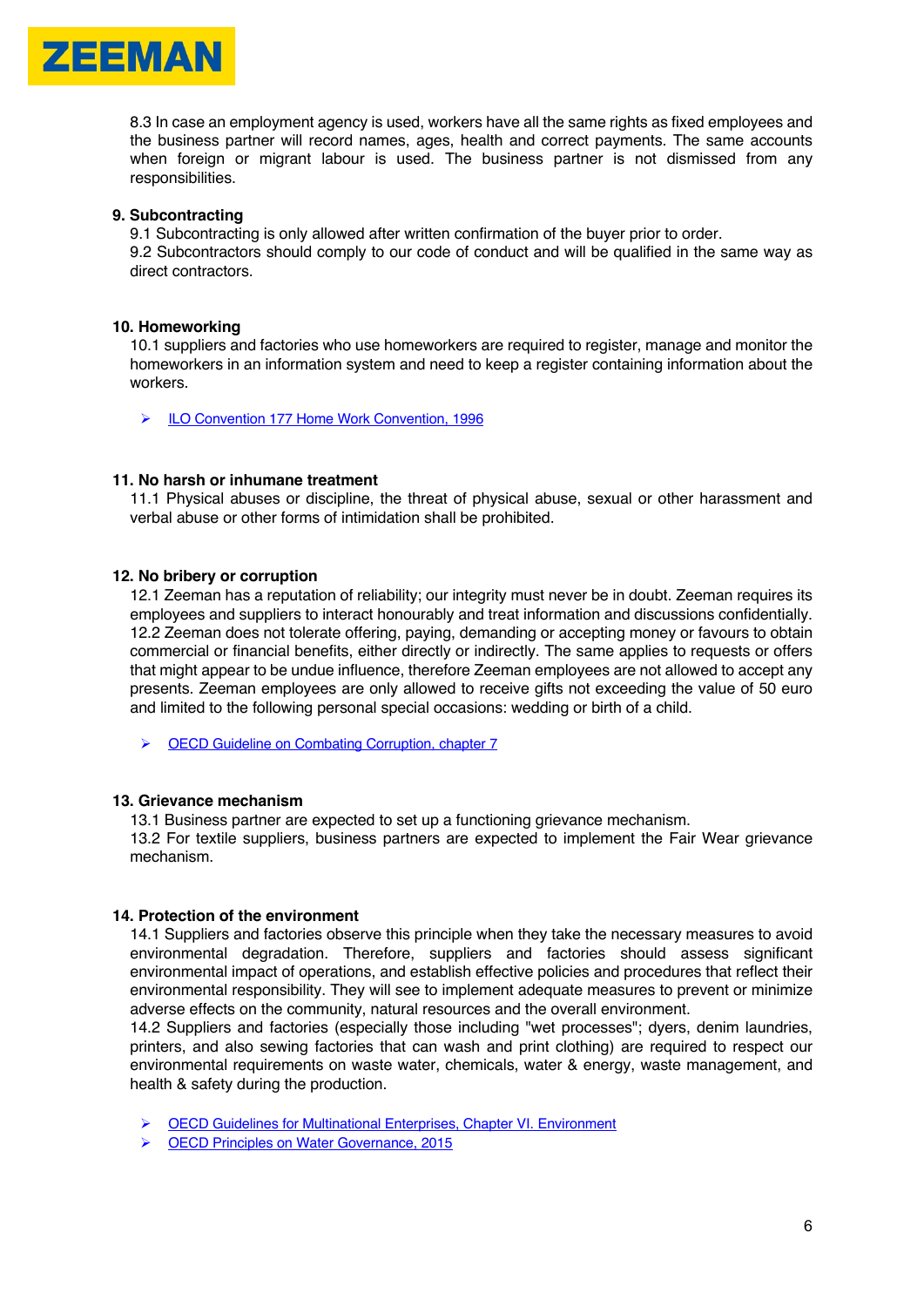

#### **15. Animal Welfare**

15.1 Zeeman stands for ethical trading, and animal welfare is an integral part of that. All products or part of products manufactured for Zeeman should be produced without harm or cruelty caused to animals at any stage of production in the supply chain. We believe that animals should be treated with care, respect and dignity. As standard we follow the five freedoms as stated by the Farm Animal Welfare Committee (FAWC); freedom from hunger and thirst, freedom from discomfort, freedom from pain, injury or disease, freedom to express normal behaviour, freedom from fear and distress. Zeeman expects its suppliers to make sure this approach is standard practice across our supply chain.

Ø The Five Freedoms for Animal Welfare, FAWC 1993

# **16. Product conformity**

All goods delivered by suppliers and factories to Zeeman should be in agreement with the Zeeman supplier manual, the Zeeman Restricted Substances List (RSL), and the Zeeman Purchase conditions.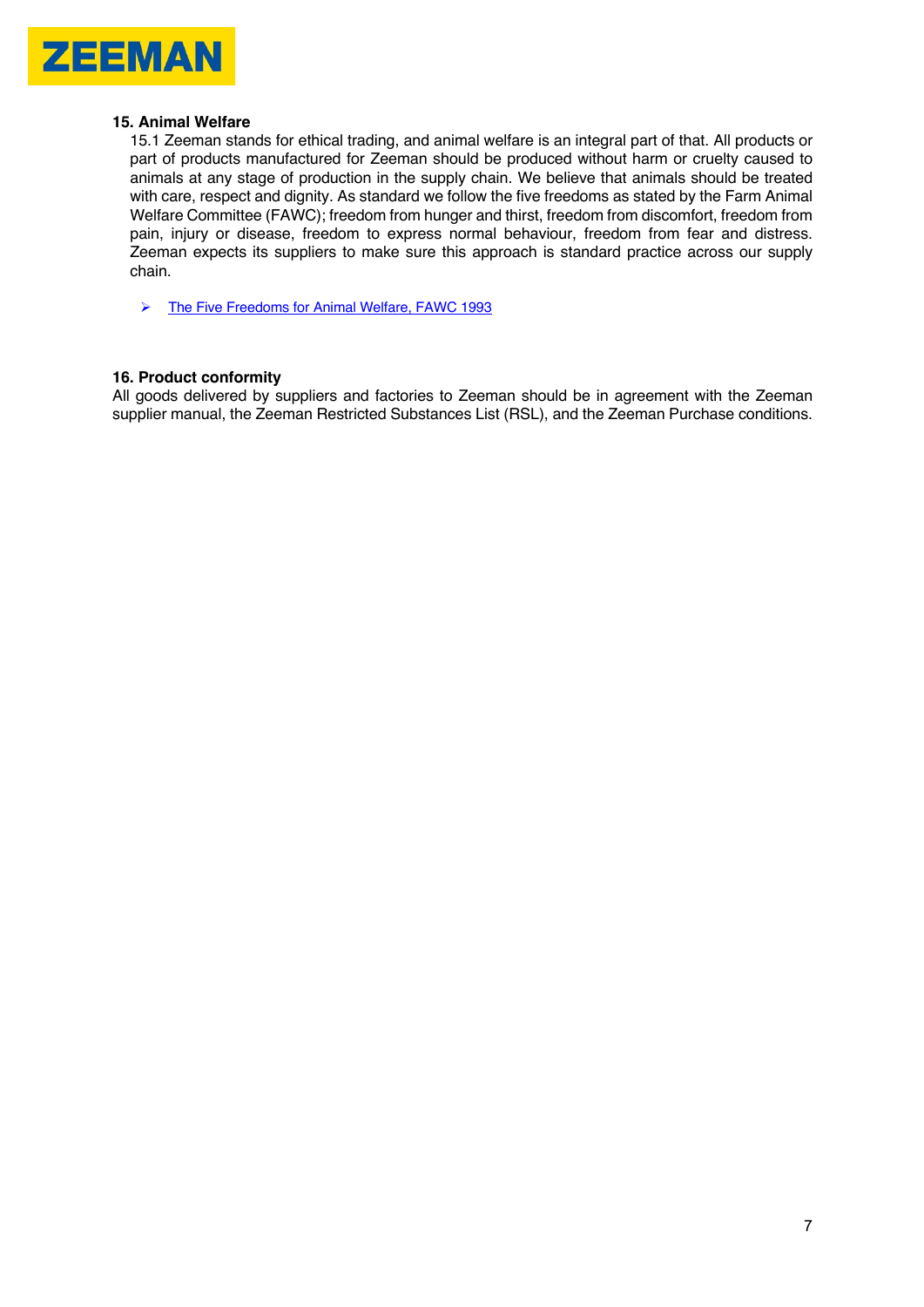

## **D. Zeeman buyer's responsibility - Our commitment**

We understand that we are part of the value chain and therefore we want to take our responsibility during the sourcing and buying process. Zeeman commits to support business partners to meet the topics of this code of conduct and to make purchasing decisions that ensure good working conditions. It is important to inform us when our purchasing behaviour does not support our social and environmental principles.

#### **Principle 1: Integration and reporting**

- With the input and feedback from our suppliers and external stakeholders, we will conduct regular risk assessments and continuously work to improve our policies and practices.
- We will build internal awareness, provide training and encourage our design- buying and CSR department to use input from our suppliers for responsible purchasing practises (e.g. lead time, order volume versus production capacity, product development process and change authorization, pricing, material sourcing, product design, consistency of orders). This includes training buyers on costing for living wages.
- We will take the environmental impact such as water, energy and the chemical of the designs into account in our design and development process. We will stimulate to choose designs and processes that have less impact on the environment such as;
	- The use of sustainable material like Better Cotton, organic or recycled material
	- Reducing packaging of products
	- More sustainable dyes, prints and patterns
- We will consider social and environmental performance of suppliers as part the supplier evaluation. This information will allow buyers to make conscious decisions during order placement.
- We will consider audit reports and other records on social and environmental performance confidential and not disclose this to any third party without supplier's consent.
- We will implement a grievance mechanism at textile suppliers (e.g. FWF) that supplements that of the supplier to address worker and external stakeholder concerns that cannot be effectively addressed by the supplier's system.
- We will communicate supplier policies and procedures regularly and clearly.

## **Principle 2: Equal Partnership**

- We are committed to develop and maintain stable, long-term business relationships and that all negotiations and agreements will be conducted in a fair manner that represents equal partnership.
- We aim to keep the amount of facilities in our supply chain at a level that allows effective implementation of the code of conduct, working to expand existing supplier relationships wherever possible, rather than adding new facilities. At the same time, we will also protect suppliers from over dependency and vulnerability and therefore we aim to not go beyond a production capacity of 50% of the total capacity at a production location.
- We will collaborate with our suppliers on corrective action plans (CAP) and encourage suppliers to engage and include workers and external stakeholders to continuously improve.
- Disclosure of production locations to meet transparency- social- and environmentalrequirements will not be used for commercial advantages e.g. direct order placing.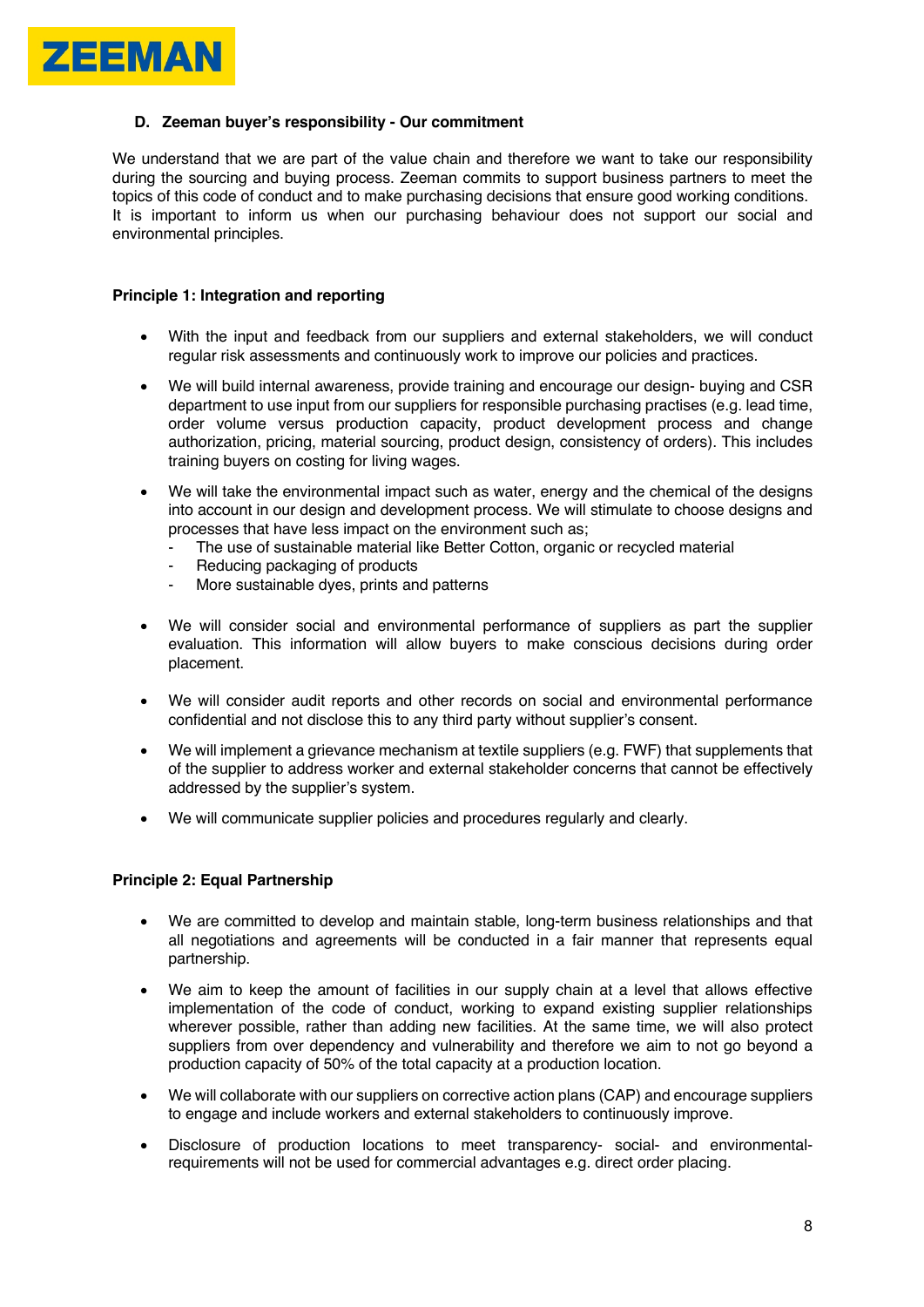

• In case we will end a business relationship, we will inform the supplier as soon as the decision is made internally and define a responsible phase-out plan of production orders with a clear timeline, based on the *Zeeman Responsible Exit Strategy Guidelines*

## **Principle 3: Collaborative Planning and Forecasting**

- We will request information about the production capacity before order placement to make sure the capacity is sufficient in order to avoid excessive overtime, subcontracting and contract workers.
- We will place orders far ahead the delivery date in order to allow the supplier to buy the materials timely and to prepare a realistic production schedule. Timelines are jointly developed to allow production to take place within regular factory working hours and to clearly distinguish each party's responsibilities for meeting the agreed deadlines.
- In order to provide sufficient lead time and avoid inefficiencies, we will:
	- Work on a stable planning and accurate forecasting
	- Share our forecast and purchasing plan with our supplier and, if possible, book capacity
	- Share accurate tech packs before sample production starts
	- Allow to start production early for NOOS styles
	- Limit the adjustments of NOOS quantities
	- Limit the number of samples
	- Provide fast feedback on samples
- In case we cause a delay in the production process, we will be open to discuss related costs.
- We will respect the national holidays and are aware that this will possibly impact(s) the production process. This information should be provided prior to order placement.

#### **Principle 4: Fair Payment Terms**

- Our payment terms states orders will be paid within 14 days after shipment of the goods.
- We will make every effort to avoid claims when shipments are delayed and investigate together with suppliers an appropriate solution.
- We are responsible for detailed and complete contracts that are provided on time without modifications afterwards.

#### **Principle 5: Sustainable costing**

- We will request suppliers to share cost price calculations upon request. This includes cost of direct- and indirect labour, materials, overhead, margin etc. This will avoid that buying prices are below cost price.
- In case the order volume changes more than 10%, the buyer and supplier can renegotiate the price to make sure that the price commitment is based on the actual quantity order.
- We aim to work towards living wages. Therefore, we will assess the actual wages to create insights in the wage gap and follow our action plan towards a phased implementation of living wage.